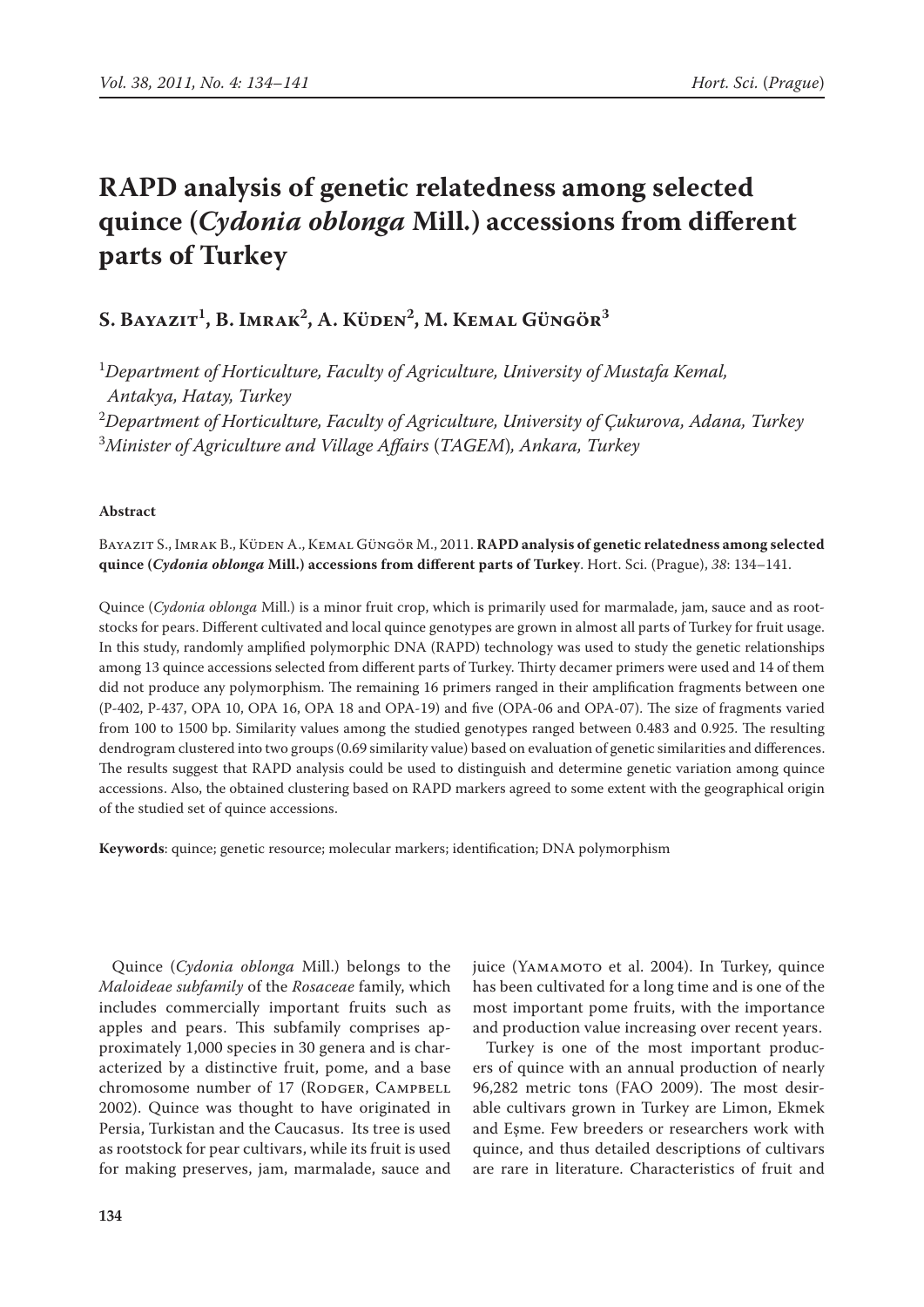

Fig. 1. Selected regions of 13 Turkish quince accessions sampled form different parts of Turkey

tree are so similar that it is very difficult to make a reliable classification. Differentiation of cultivars is possible based on the shape of fruit: appleshaped (*Cydonia maliformis* Mill. Schneid.) and pear-shaped (*Cydonia pyriformis* Dierb.-F. Zinn) but the morphology of fruit could be influenced by the fruit set, the number of seeds and environmental factors (Özbek 1978). All over the world, approximately 40–50 cultivars are propagated but only 10–15 of them are well-known internationally (Szabó 1998).

Turkey is very rich in local quince varieties; however, the frequent use of synonyms is a major problem in Turkish quince fruit production. There are many quince cultivars with similar morphological characters, which are cultivated in different locations under different names in Anatolia: an important deficiency for the region. One solution to the problem of the lack of differentiation of cultivars is creating genetic definitions for all the cultivars with molecular markers such as RAPD, amplified fragment length polymorphism (AFLP) or simple sequence repeats (SSR).

DNA-based molecular markers have become increasingly popular in the characterization and identification of genetic resources because they are not influenced by environmental factors and are more polymorphic. However, there are only three reports (YAMAMOTO et al. 2004; DUMANOĞLU et al. 2009; Halász et al. 2009) on the genetic study of quince cultivars using SSR markers and to our

knowledge, there are no reports on the genetic study of quince cultivars using RAPD markers. This suggests that these markers could be used in the genus *Cydonia*, where no significant work has been published in this field. Compared with other fruit trees, the identification and isolation of genes from *Cydonia* is very limited and in the last few years the genetic resource of this genus has been eroded through the loss of local cultivars, although some effort has been made in establishing collections, particularly in Turkey.

The RAPD technique is fast, cheap and easy, since it does not require knowledge of the sequences of the markers and can produce abundant polymorphic fragments. RAPD analysis is one of the techniques that was successfully used to reveal genetic variations of apple (KOLLER et al. 1993; MULCAHY et al. 1993; Zhu et al. 1997; Royo, Itoiz 2004; ADEBAYO et al. 2009; ERTÜRK, AKÇAY 2010) and pear (Chevreau, Skirvin 1992; Ye et al. 1996; Chevreau et al. 1997; Oliveira et al. 1999; Schiliro et al. 2001; Lisek, Lozpara 2010).

The objective of this study was to identify the 13 selected quince accessions from different parts of Turkey. Since no molecular information is available regarding quince genotypes grown in Turkey, this study aimed at discriminating between and determining the genetic relationships between the most important quince genotypes selected from different parts of Turkey and grown at the Pozantı Agricultural Research Centre of Çukurova Univer-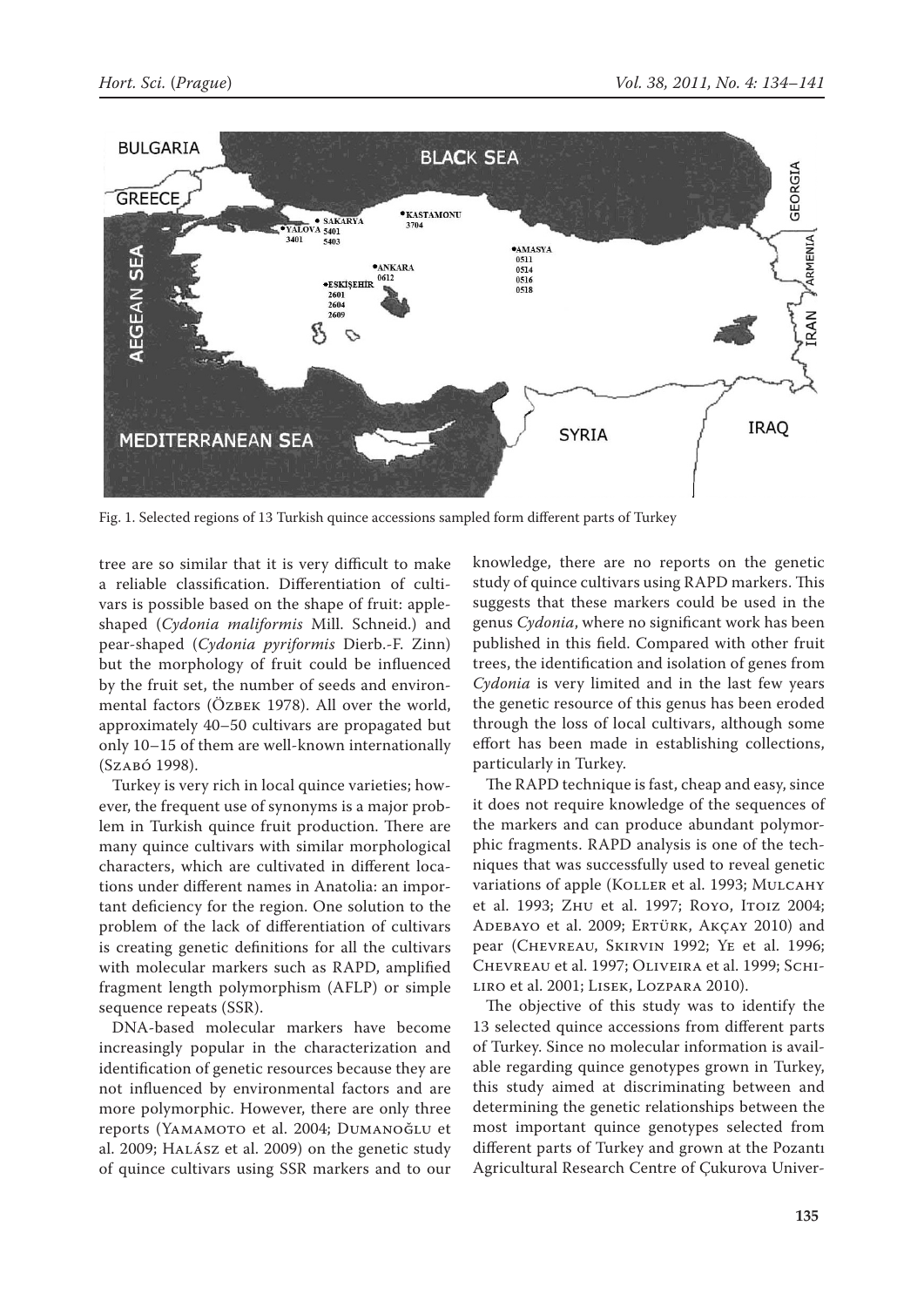| Accession No. | Cultivar name   | Selection region                                                            |
|---------------|-----------------|-----------------------------------------------------------------------------|
| 3401          | Altınayva       | Atatürk Central Horticultural Research Institute, Garden Collection, Yalova |
| 0511          | Acem            | Göllü Bağları Location, Central District, Amasya                            |
| 0514          | Limon           | Gökhöyük Tigem <sup>*</sup> Farm, Amasya                                    |
| 0516          | Tekeç           | Gökhöyük Tigem Farm, Amasya                                                 |
| 0518          | <i>Istanbul</i> | Gökhöyük Tigem Farm, Amasya                                                 |
| 0612          | Kalecik         | Emenağaç Location, Kalecik District, Ankara                                 |
| 1924          | Osmancik        | Unknown                                                                     |
| 2601          | Cengelköy       | Alpagut Village, Sarıcakaya District, Eskişehir                             |
| 2604          | Ekmek           | Karaoğlan Village, Sarıcakaya District, Eskişehir                           |
| 2609          | Ekmek           | Alpagut Village, Sarıcakaya District, Eskişehir                             |
| 3704          | Bardacık        | Aşağı Çayır Village Taşköprü District, Kastamonu                            |
| 5403          | Esme            | Umurbey Village, Geyve District, Sakarya                                    |
| 5401          | Esme            | Yukarı Dere Village, Central District, Sakarya                              |

Table 1. The accession number, cultivar name and selection regions of 13 Turkish quince accessions sampled form different parts of Turkey

\*Tigem, Ministry of Agriculture of the Republic of Turkey, General Directorate of Agricultural Enterprises

sity, Adana, Turkey using the RAPD technology. The information obtained from this work may be useful for better germplasm management, identification of accessions and also in avoiding duplications or mislabeling of the genotypes studied. The determination of genetic diversity and relationships between accessions, as well as the application of the data obtained for accessions identification, are also discussed.

## **Material and methods**

#### **Plant material**

Thirteen quince accessions selected from different parts of Turkey (Fig. 1) and grown at the Pozantı Agricultural Research Institute of University of Çukurova in Adana Province were studied for characterization. Leaf samples were taken from the accessions listed in Table 1, in 2007.

### **DNA extraction**

DNA from fresh, newly expanded, healthy leaves was extracted following the protocol of DELLAPOR-TA et al. (1983). DNA concentration and purity were measured using a spectrophotometer Milton Roy Spectronik 1201 (Milton Roy Co., NY, USA). An initial screening with 30 primers (10-mers) from the kits OPA, UBC and P from Operon Technologics Inc. (Huntsville, USA) was carried out on two accessions. Sixteen informative primers were selected due to their ability to produce polymorphic, unambiguous and stable RAPD markers.

#### **RAPD analysis and gel electrophoresis**

RAPD amplification was performed in a 25-μl reaction volume containing 200 ng genomic DNA,  $10\times$  buffer (25mM  $MgCl<sub>2</sub>$ , 2.5mM dNTPs, 200 ng primer (Operon Technologics Inc., Huntsville, USA), and 0.3 U Taq DNA polymerase (Promega, Madison, USA). The thermocycler was programmed as follows; initial cycle of 5 min at 94°C followed by 35 cycles of 30 s at 94°C, an annealing temperature of 30°C to 38°C for 1 min, elongation step of 1 min 45 s at 72°C, and a final extension step of 8 min at 72°C.

PCR products were separated by gel electrophoresis on 1.5% agarose gels with  $1 \times$  TBE (Trisma base, boric acid, EDTA) buffer, at 100 V/cm for 4 h. The gel was stained with 0.25 μg/ml ethidium bromide and photographed black and white on Polaroid type 665 film. RAPDs was often criticized for low reproducibility; in order to avoid this phenomenon we used highly constant conditions and all reactions were repeated at least twice (Kocsis et al. 2005).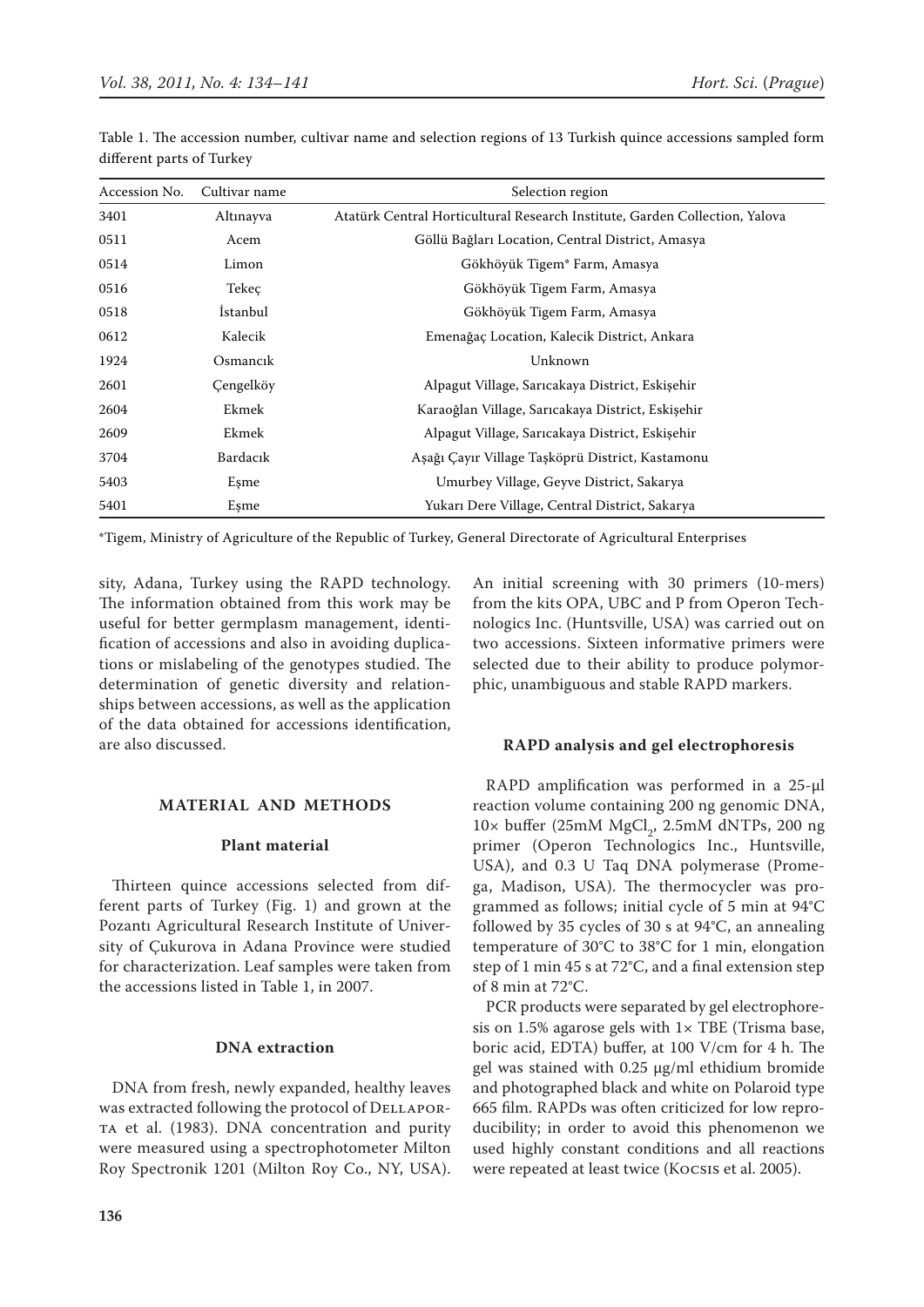| Name              | Sequence (5' to 3') | No. of bands   | No. of<br>polymorphicbands | Polymorphism (%) | Size (bp)(min-max) |
|-------------------|---------------------|----------------|----------------------------|------------------|--------------------|
| <b>UBC 238</b>    | CTCTCCAGCA          | $\overline{4}$ | $\boldsymbol{2}$           | 50.0             | $600 - 1,500$      |
| <b>UBC 340</b>    | AGGGAGTTCC          | 5              | 2                          | 40.0             | $200 - 1,000$      |
| P402              | CCGCTTGACG          | 3              | 1                          | 33.3             | $200 - 1,500$      |
| P437              | CGGATCGACA          | 4              | 1                          | 25.0             | $200 - 1,000$      |
| OPA <sub>03</sub> | AGTGAGCCAC          | 6              | 3                          | 50.0             | $300 - 1,500$      |
| OPA <sub>05</sub> | AGGGGTCTTG          | 4              | 3                          | 75.0             | $600 - 1,500$      |
| <b>OPA 06</b>     | <b>GGTCCCTGAC</b>   | 5              | 5                          | 100.0            | $400 - 1,500$      |
| OPA <sub>07</sub> | GAAACGGGTG          | 6              | 5                          | 83.3             | $200 - 1,400$      |
| OPA <sub>09</sub> | GGGTAACGCC          | 4              | 2                          | 50.0             | $200 - 1,500$      |
| OPA <sub>10</sub> | <b>GTGATCGCAG</b>   | 4              | 1                          | 25.0             | $200 - 900$        |
| OPA <sub>11</sub> | CAATCGCCGT          | 6              | 4                          | 66.6             | $200 - 1,000$      |
| <b>OPA 16</b>     | AGCCAGCGAA          | 3              | 1                          | 33.3             | $100 - 1,500$      |
| OPA <sub>18</sub> | AGGTGACCGT          | 4              | 1                          | 25.0             | $200 - 1,000$      |
| OPA <sub>19</sub> | CAAACGTCGG          | 3              | 1                          | 33.3             | $200 - 900$        |
| P 123             | GGGATTCGAC          | $\overline{4}$ | 3                          | 75.0             | $300 - 1,000$      |
| P 166             | GTGACGGACT          | 5              | 3                          | 60.0             | $200 - 1,500$      |
| Total             |                     | 70             | 38                         | 54.2             |                    |

Table 2. List of primers selected from Kit A, C, E (Operon Technologies Inc., Huntsville, USA) used to study the genetic relatedness of 13 Turkish quince accessions sampled form different parts of Turkey

# **Data analysis**

To ensure the absence of artifacts, bands were carefully selected from replicated amplifications. Amplified bands were designated by their primer code and their size in base pairs. Data were recorded as discrete variables: 1 for the presence and 0 for the absence of a similar band. Only intense and reproducible bands appearing on the gel were scored. Jaccard's coefficient was used to calculate the genetic distance (Dps) between cultivars. MVSP software v. 3.1 (Kovach Computing Services, Wales, UK) was used to calculate the similarity index. These indices were converted into a dendrogram by using the UPGMA cluster.

# **Result and Discussion**

Thirteen selected accession were genotyped by RAPD markers. Sixteen informative primers were selected due to their ability to produce polymorphic RAPD markers.

A total of 70 bands were evaluated from the 16 primers used; 38 polymorphic bands were found and the level of DNA polymorphism established between quince accessions was 54.29%. From the primers OPA-06 and OPA-07, the maximum number of polymorphic bands (five) were produced. The lowest number of polymorphic bands (one) was obtained using OPA-10, OPA-16, OPA-18, OPA-19, P-402 and P-437 primers. When the ratios of polymorphic bands are examined on the basis of primers, the highest ratio (100%) was determined with OPA-06 and the lowest ratio (25%) was obtained with P-437, OPA-10 and OPA-18 (Table 2). According to This et al. (1997) some primers seem to be more efficient than others in producing stable and reproducible DNA fingerprints.

Primer selection is essential for discrimination analysis. Obviously, the more bands scored and plants studied, the higher the statistical significance of the calculation. About 100 bands should be enough to obtain statistically significant results (Kocsis et al. 2005), however, Koller et al. (1993) described 11 apples cultivars by using only two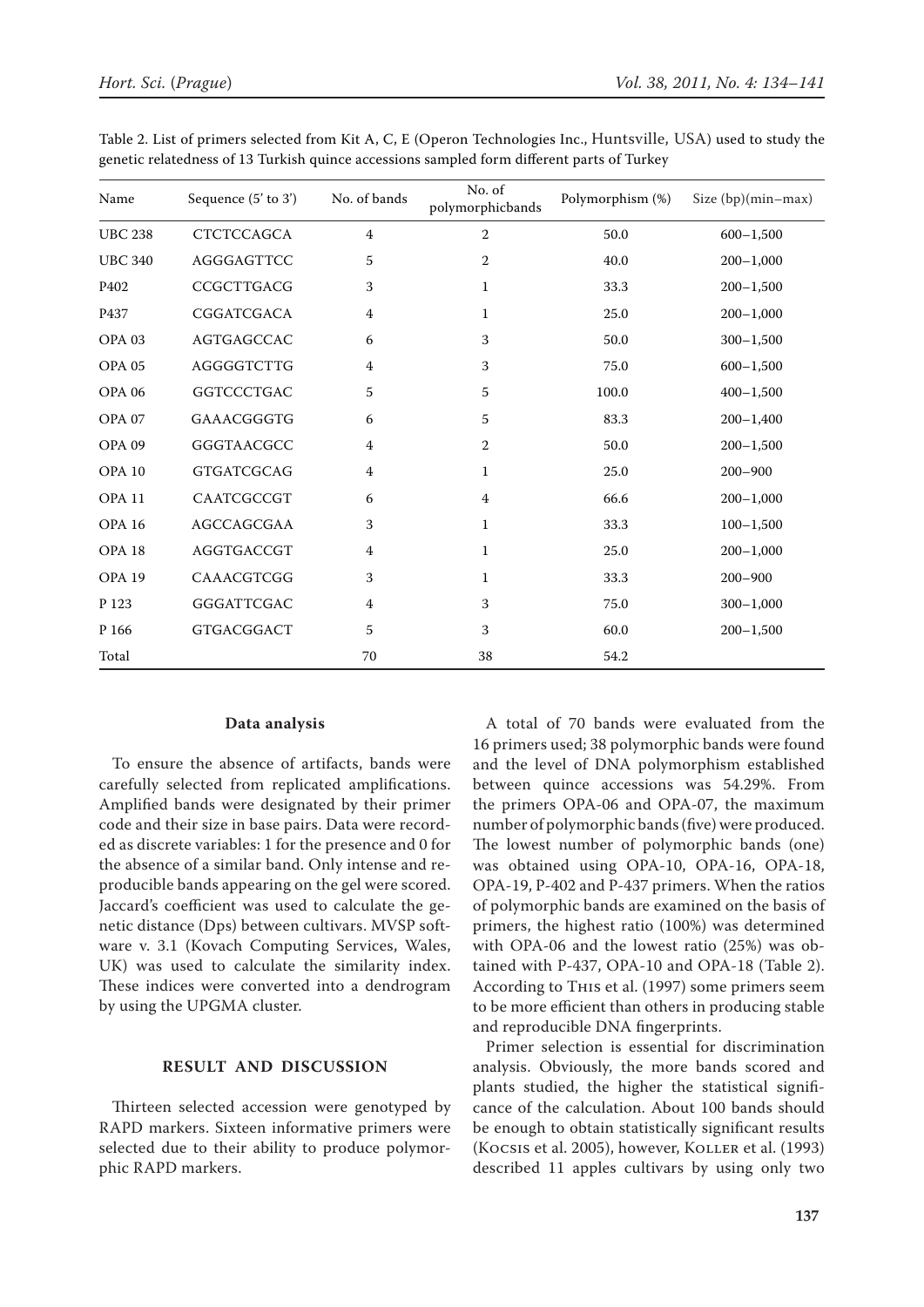

Fig. 2. UPGMA dendrogram of 13 quince accessions sampled from different parts of Turkey based on 16 random RAPD primers

RAPD primers. TANCRED et al. (1994) also used only two RAPD primers in order to distinguish a new apple genotype from three commerical apple cultivars. AUTIO et al. (1998) identified 15 apple rootstocks using only two RAPD primers and Oraguzie et al. (2001) described 155 new and old apple genotypes by using only nine RAPD primers.

When the dendrogram determining the rate of relativity between genotypes on the basis of coefficient of similarity was examined, it was observed that the similarity ratio among the quince accessions was high. The dendrogram generated by RAPD analysis showed two distinct groups. While the first group included only two genotypes (0511 and 1924), 11 quince accessions were in the second group (Fig. 2). The second group was divided into two subclusters, the first contained variety 3401 (selected from Altınayva population, Yalova Province of Marmara Region, Turkey). The second subcluster contained the related varieties: 2604 and 2609 which were 0.906 similar (both were clonal selections from cv. Ekmek quince populations, Eskişehir Province of Central Anatolia, Turkey), and 5403 and 5401 which were 0.885 similar (both were clonal selections from cv. Eşme quince populations, Sakarya Province of Marmara, Turkey). These findings suggest that the clustering based on RAPD markers agreed to some extent with the geographical origin of the studied set of quince accessions (Fig 2).

Several research groups working on different fruit trees such as plums (SHIMADA et al. 1999), pistachio

(HORMAZA et al. 1998), apple (LANDRY et al. 1994) and grapevine (VIDAL et al. 1999) reported agreements between RAPD data and morphological and agronomical criteria. In our study, origin of the genotypes mentioned in Table 1, has some agreement with the dendrogram. However, the similarity of the data obtained in this study agree, to some extent (at least for the same origin) with the geographical distribution of the tested genotypes. Cv. Ekmek varieties 2604 and 2609, cv. Eşme varieties 5403 and 5401 were originally selected from same population and same geographical region. The first two (cv. Ekmek varieties 2604 and 2609) and second two (cv. Eşme varieties 5403 and 5401) were very similar to each other (0.906 and 0.885) (Table 3).

YAMAMOTO et al. (2004) found that RAPD analysis was not polymorphic for quince cultivars whereas SSRs were more polymorphic for genetic characterization of quince cultivars. However, Halázs et al. (2009) reported that SSR markers used for identification of apple genotypes gave low allele number per locus in quince.

The RAPD method can solve one of the major problems of varietal identification in pome fruits: the existence of homonyms and synonyms, particularly with regard to varieties that were cultivated for centuries and are widely distributed (Borrego et al. 2002). The RAPD technique is fast and easy to use, since it does not require knowledge of the sequences of the markers and can produce abundant polymorphic fragments. RAPD analysis is one of the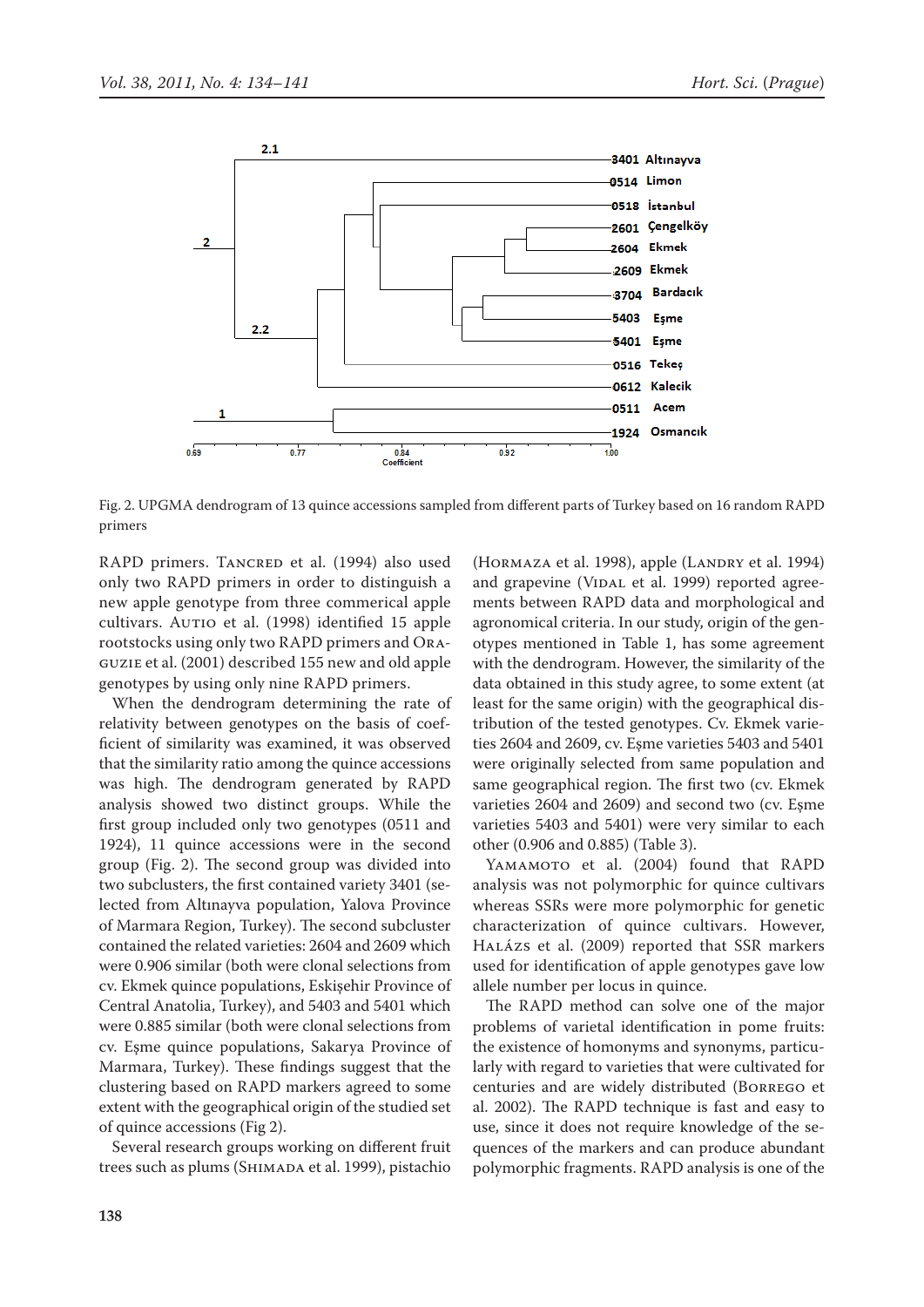| Table 3. Similarity coefficient among of 13 quince accessions sampled from different parts of Turkey and analyzed by 16 RAPD primers |           |           |       |       |       |          |         |          |           |       |       |          |       |      |
|--------------------------------------------------------------------------------------------------------------------------------------|-----------|-----------|-------|-------|-------|----------|---------|----------|-----------|-------|-------|----------|-------|------|
|                                                                                                                                      |           | 3401      | 0511  | 0514  | 0516  | 0518     | 0612    | 1924     | 2601      | 2604  | 2609  | 3704     | 5403  | 5401 |
|                                                                                                                                      |           | Altınayva | Acem  | Limon | Tekec | Istanbul | Kalecik | Osmancık | Çengelköy | Ekmek | Ekmek | Bardacık | Eşme  | Esme |
| 3401                                                                                                                                 | Altnayva  | 1.00      |       |       |       |          |         |          |           |       |       |          |       |      |
| 0511                                                                                                                                 | Acem      | 0.511     | 1.00  |       |       |          |         |          |           |       |       |          |       |      |
| 0514                                                                                                                                 | Limon     | 0.661     | 0.483 | 1.00  |       |          |         |          |           |       |       |          |       |      |
| 0516                                                                                                                                 | Tekeç     | 0.620     | 0.682 | 0.684 | 001   |          |         |          |           |       |       |          |       |      |
| 0518                                                                                                                                 | İstanbul  | 0.607     | 0.537 | 0.810 | 0.755 | 1.00     |         |          |           |       |       |          |       |      |
| 0612                                                                                                                                 | Kalecik   | 0.627     | 0.551 | 0.719 | 0.684 | 0.759    | 1.00    |          |           |       |       |          |       |      |
| 1924                                                                                                                                 | Osmancık  | 0.660     | 0.690 | 0.632 | 0.723 | 0.636    | 0.627   | 1.00     |           |       |       |          |       |      |
| 2601                                                                                                                                 | Çengelköy | 0.698     | 0.537 | 0.842 | 0.788 | 0.855    | 0.759   | 0.698    | 1.00      |       |       |          |       |      |
| 2604                                                                                                                                 | Ekmek     | 0.698     | 0.566 | 0.842 | 0.755 | 0.821    | 0.759   | 0.731    | 0.925     | 1.00  |       |          |       |      |
| 2609                                                                                                                                 | Ekmek     | 0.679     | 0.577 | 0.825 | 0.769 | 0.836    | 0.774   | 0.712    | 0.906     | 0.906 | 1.00  |          |       |      |
| 3704                                                                                                                                 | Bardacık  | 0.686     | 0.580 | 0.772 | 0.816 | 0.815    | 0.784   | 0.686    | 0.885     | 0.849 | 0.902 | 001      |       |      |
| 5403                                                                                                                                 | Eşme      | 0.667     | 0.566 | 0.780 | 0.788 | 0.759    | 0.727   | 0.667    | 0.855     | 0.821 | 0.870 | 885      | 1.00  |      |
| 5401                                                                                                                                 | Eşme      | 0.720     | 0.580 | 0.772 | 0.745 | 0.750    | 0.750   | 0.720    | 0.849     | 0.815 | 0.902 | 843      | 0.885 | 1.00 |

techniques that was used successfully to reveal genetic variations in many studies (Kocsis et al. 2005; Lisek et al. 2006; Koc et al. 2009). Notwithstanding the limitations, RAPD markers proven to be a highly effective and efficient method for the genetic analysis (Luo et al. 2002; ULANOVSKY et al. 2002). Large numbers of data sets can be generated because different RAPD primers are commercially available (Fanizza et al. 2000). Our results confirmed that RAPD analysis can be used to differentiate cultivars from obtained quince material like SSR analysis previously reported by YANG and SCHMIDT (1994). Our results confirmed the potential of RAPD technology as a reliable, rapid and inexpensive screening method to discriminate quince genotypes.

#### **Conclusion**

Quince has been cultivated in Turkey for a long time, possibly for many centuries. It is grown at present in each of the nine agricultural regions. Quinces are least frequently grown in the south eastern and northeastern regions and most widespread in the north and west of our country in the Aegean, Marmara and Central Northern agricultural regions. These regions are very important for quince production. Different quince cultivars and local genotypes are grown in these regions. It can be generalized that genotypes selected from these regions most likely represent the majority of genotypes cultivated or local varieties in Turkey. KÜDEN et al. (2006) reported the pomological characterization of these quince genotypes but included no information about molecular characterization. These results indicate that RAPD is useful for analysing genetic variation and geographic distribution of quince accessions. Consequently our studies were very informative molecular characterization of quinces genotypes of Turkey. The addition of the novel molecular data to previously made pomological analyses completed the characterization of our Turkish quince advance selection collection. The genotypes from this collection will be used in the forthcoming cross breeding studies. The characterization results will be of great importance on the selection of the parents and the combinations.

#### **References**

Adebayo O.L., Bola O., Opeyemi W., Monu Gloria M., TEMITOPE O.O., 2009. Phylogenetic and genomic relation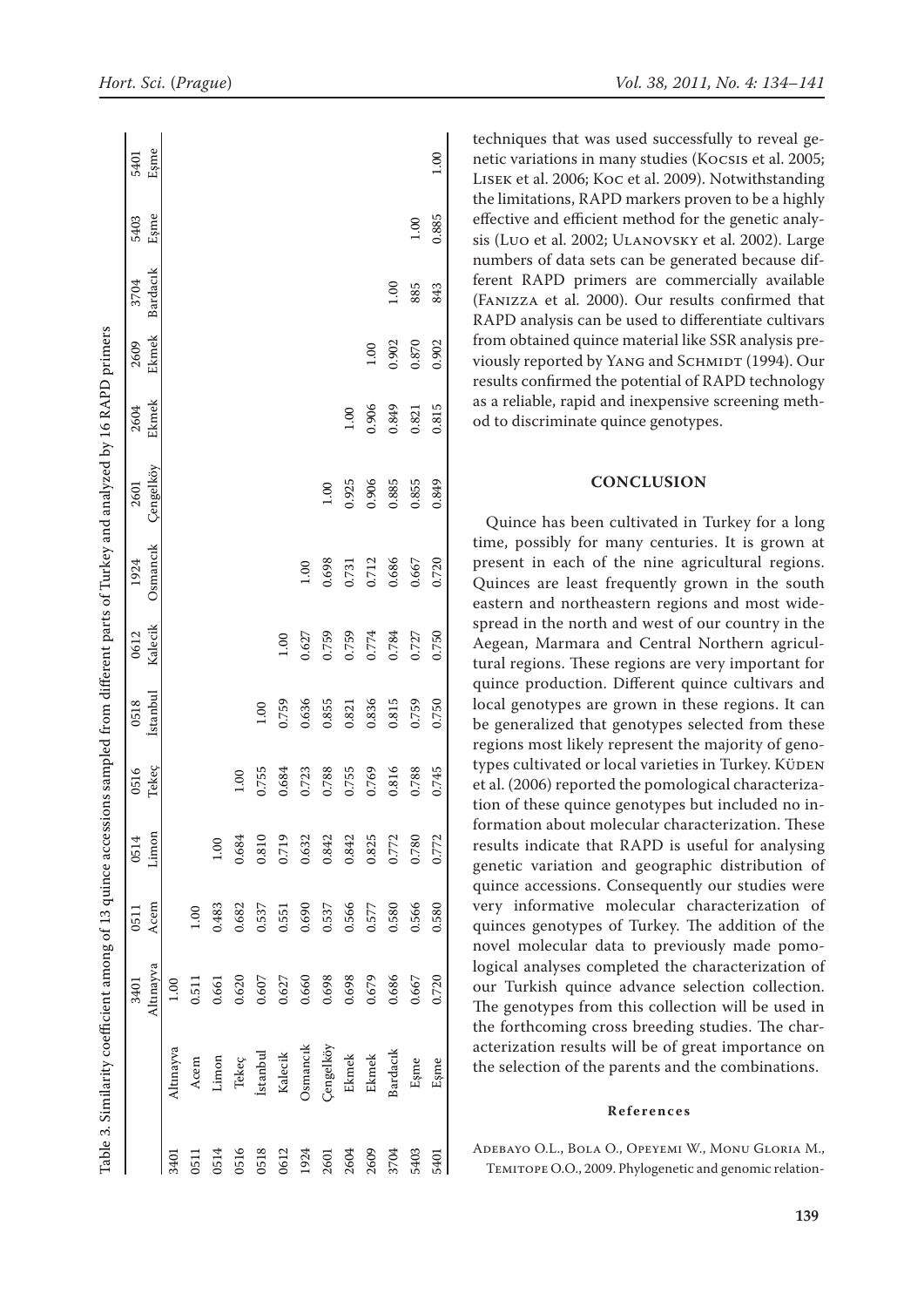ships in the genus *Malus* based on RAPDs. African Journal of Biotechnology, *8*: 3387–3391.

- Autio W.R., Schupp J.R., Ferree D.C., Glavin R., Mulcahy D.L., 1998. Application of RAPDs to DNA extracted from apple rootstocks. HortScience, *33*: 333–335.
- Borrego J., Andres M.T., Gomez J.L., Ibanez J., 2002. Genetic study of Malvasia and Torrontes groups through molecular markers. American Journal of Enology and Viticulture, *53*: 125–130.
- Chevreau E., Skirvin R.M., 1992. Pear biotechnology. In: Hammerschlag F.A., Litz R. (eds), Biotechnology of Perennial Fruit Crops. Wallingford, UK, AB International: 263–276.
- CHEVREAU E., LEULIETTE S., GALLET M., 1997. Inheritance and linkage if isozyme loci in pear (*Pyrus communis* L.). Theoretical and Applied Genetics, *94*: 498–506.
- Dellaporta S.L., Wood J., Hicks J.B., 1983. A plant DNA minipreparation: Version II. Plant Molecular Biology Reporter, *1*: 19–21.
- Dumanoğlu H., Güneş N.T., Aygün A., Şan B., Akpinar A.E., Bakir M., 2009. Analysis of clonal variations in cultivated quince (*Cydonia oblonga* 'Kalecik') based on fruit characteristics and SSR markers. New Zealand Journal of Crop and Horticultural Science, *37*: 113–120.
- ERTÜRK Ü., AKCAY M.E., 2010. Genetic variability in accessions of 'Amasya' apple cultivar using RAPD markers. Notulae Botanicae Horti Agrobotanici Cluj-Napoca, *38*: 239–245.
- FAO 2009. Agricultural Statistics. Food and agricultural organization of the united nations. Available at http:\\www. faostat.fao.org (accessed 21 April 2011).
- FANIZZA G., CORONA M.G., RESTA P., 2000. Analysis of genetic relationships among Muscat grapevines in Apulia (South Italy) by RAPD markers. Vitis, *39*: 159–161.
- Halász J.1., Hoffmann V.1., Szabó Z., Nyéki J., Szabó, T., Hegedûs A., 2009. Characterization of quince (*Cydonia oblonga* Mill.) cultivars using SSR markers developed for apple. International Journal of Horticultural Science, *15*: 7–10.
- Hormaza J.I., Pinney K., Polito V.S., 1998. Genetic diversity of pistachio (*Pistacia vera*, Anacardiaceae) germplasm based on randomly amplified polymorphic DNA (RAPD) markers. Economic Botany, *52*: 78–87.
- Kocsis M., Jaromi L., Putnoky P., Kozma P., 2005. Genetic diversity among twelve grape cultivars indigenous to the Carpathian Basin revealed by RAPD markers. Vitis, *44*: 91.
- Koc A., Akbulut M., Orhan E., Celik Z., Bilgener S., Ercisli S., 2009. Identification of Turkish and standard apple rootstocks by morphological and molecular markers. Genetics and Molecular Research, *8*: 420–425.
- Koller B., Lehmann A., Mcdermott J.M., Gessler C., 1993. Identification of apple cultivars using RAPD markers. Theoretical and Applied Genetics, *85*: 901–904.
- Küden A., Güngör M.K., Tümer A., İmrak B., 2006. Pomological traits of some selected quince types. In: 1<sup>st</sup> International Symposium on Pomegranate and Minor Mediterranean Fruits, October 16–19, 2006. Adana, Turkey: 13.
- Landry B.S., Li R.Q., Cheung W.Y., Granger R.L., 1994. Phylogeny analysis of 25 apple rootstocks using RAPD markers and tactical gene tagging. Theoretical and Applied Genetics, *89*: 847–852.
- Lisek A., Korbin M., Rozpara E., 2006. Simple identification of sweet cherry rootstocks PHL using RAPD markers. Sodininkyste ir Darzininkyste, *25*: 316–321.
- Lisek A., Rozpara E., 2010. Identification of pear cultivars with RAPD and ISSR markers. Journal of Fruit and Ornamental Plant Research, *18*: 17–22.
- Luo S., He P., Zheng X., Zhou P., 2002. Inheritance of RAPD markers in an interspecific F1 hybrid of grape between *Vitis quinquangularis* and *V. Vinifera.* Scientia Horticulturae, *93*: 19-28.
- Mulcahy D.L., Cresti M., Sansavini S., Douglas G.C., Linskens H.F., 1993. The use of random amplified polymorphic DNAs to fingerprint apple genotypes. Scientia Horticulture, *54*: 89–96.
- Oliveira C.M., Motaa M., Monte-Corvoa L., Goulaäoa L., Silva D.M., 1999. Molecular typing of *Pyrus* based on RAPD markers. Scientia Horticulture, *79*: 163–174.
- Oraguzie N.C., Gardiner S.E., Heather H.C.M., Stefanati M., Ball R.D., Vincent V. G.M., White A.G., 2001. Genetic diversity and relationships in *Malus* sp. germplasm collections as determined by randomly amplified polymorphic DNA. Journal of American Society for Horticultural Science, *126*: 318–328.
- Özbek S. 1978. Özel Meyvecilik (Kışın yaprağını döken meyve türleri) [Fruit Culture (Decidious Fruits)]. Adana, Çukurova University, Agriculture Faculty Publishing.
- RODGER C.E., CAMPBELL C.S., 2002. The origin of the apple subfamily (Maloideae; Rosaceae) is clarified by DNA sequence data from duplicated GBSSI genes. American Journal of Botany, *89*: 1478–1484.
- Royo J.B., Itoiz R., 2004. Evaluation of the discriminance capacity of RAPD, isoenzymes and morphologic markers in apple (*Malus × domestica* Borkh.) and the congruence among classifications. Genetics Resources and Crop Evolution, *51*: 153–160.
- Schiliro E., Predieri S., Bertaccini A., 2001. Use of random amplified polymorphic DNA analysis to detect genetic variation in *Pyrus* species. Plant Molecular Biology Reporter, *19*: 271*a*–*h*.
- Szabó T., 1998. Birs. In: Soltész M. (ed.), Gyümölcsfajtaismeret és használat (Fruit Variety of Knowledge and Use). Budapest, Mezôgazda Kiadó: 187–195.
- Shimada T., Hayama H., Haji T., Yamaguchi M., Yoshi-DA M., 1999. Genetic diversity of plums characterized by